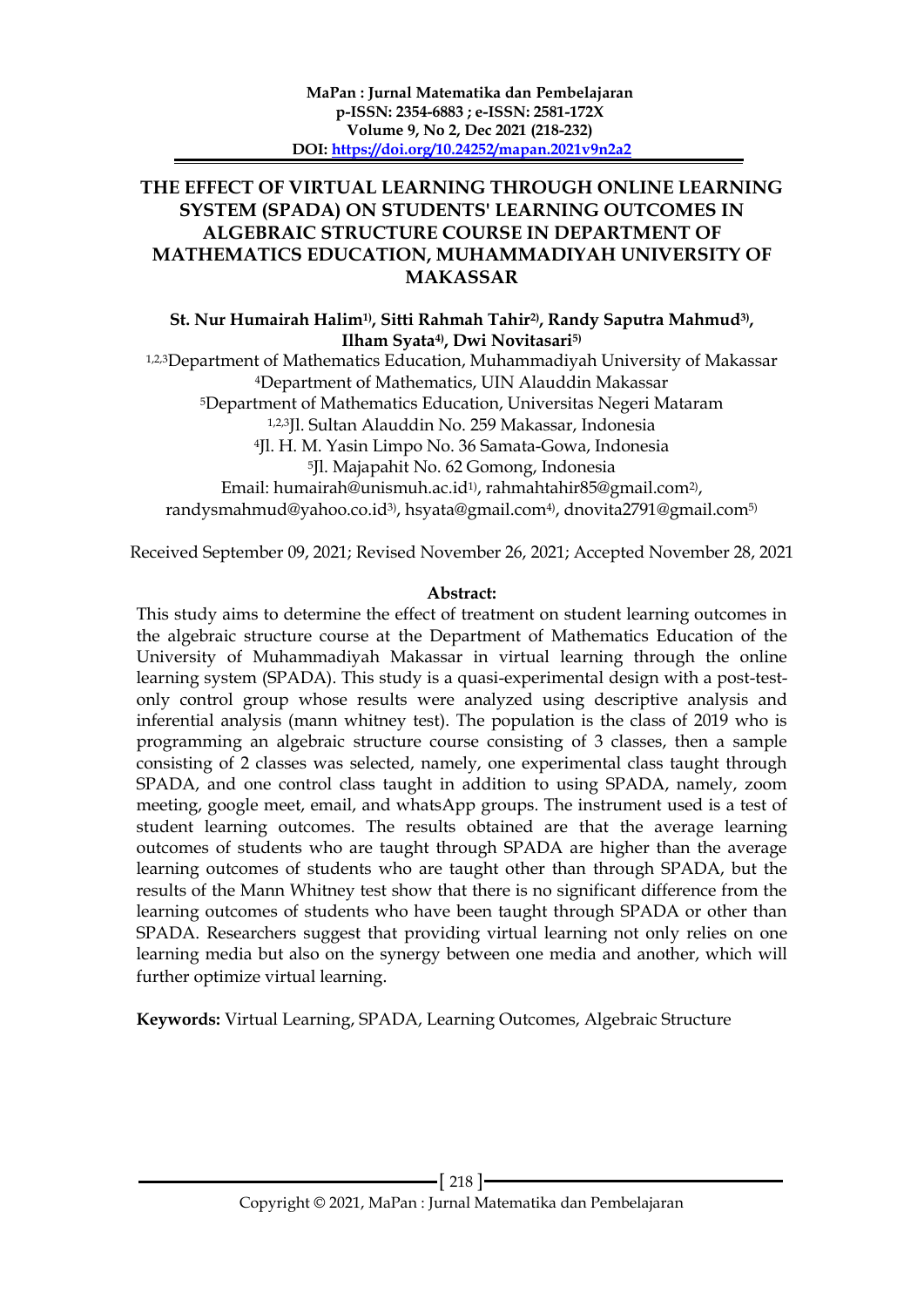# **PENGARUH PEMBELAJARAN VIRTUAL MELALUI SISTEM PEMBELAJARAN DARING (SPADA) TERHADAP HASIL BELAJAR MAHASISWA MATA KULIAH STRUKTUR ALJABAR PADA PRODI PENDIDIKAN MATEMATIKA UNIVERSITAS MUHAMMADIYAH MAKASSAR**

### **Abstrak:**

Penelitian ini bertujuan untuk mengetahui pengaruh perlakuan terhadap hasil belajar mahasiswa mata kuliah struktur aljabar pada prodi pendidikan matematika Universitas Muhammadiyah Makassar dalam bentuk pembelajaran virtual melalui sistem pembelajaran daring (SPADA). Penelitian ini merupakan eksperimen semu dengan desain post test only control group yang hasilnya dianalisis menggunakan analisis deskriptif dan analisis inferensial (uji mann whitney). Populasi merupakan angkatan 2019 yang sedang memprogram mata kuliah struktur aljabar yang terdiri dari 3 kelas, kemudian terpilih sampel yang terdiri dari 2 kelas yaitu satu kelas eksperimen yang diajar melalui SPADA dan satu kelas kontrol yang diajar selain menggunakan SPADA, yaitu, zoom meeting, google meet, email, dan whatsapp group. Instrumen yang digunakan adalah tes hasil belajar mahasiswa. Hasil penelitian yang diperoleh adalah rata-rata hasil belajar mahasiswa yang diajar melalui SPADA lebih tinggi dari pada rata-rata hasil belajar mahasiswa yang diajar selain melalui SPADA, namun pada hasil uji Mann Whitney terlihat tidak ada perbedaan yang signifikan dari hasil belajar mahasiswa yang telah diajar melalui SPADA maupun selain SPADA. Peneliti menyarankan agar dalam memberikan pembelajaran virtual tidak hanya mengandalkan satu media pembelajaran namun sinergitas antara media yang satu dan lainnya akan lebih mengoptimalkan pembelajaran virtual.

## **Kata Kunci**: Pembelajaran Virtual, SPADA, Hasil Belajar, Struktur Aljabar

*How to Cite*: Halim, S. N. H., Tahir, S. R., Mahmud, R. S., Syata, I., & Novitasari, D. (2021). The Effect of Virtual Learning Through Online Learning System (SPADA) on Students' Learning Outcomes in Algebraic Structure Course in Department of Mathematics Education, Muhammadiyah University of Makassar. *MaPan : Jurnal Matematika dan Pembelajaran*, *9*(2), 218-232. https://doi.org/10.24252/mapan.2021v9n2a2.

# **INTRODUCTION**

**T** verything has been difficult since Covid-19 appeared in various countries, including Indonesia, and was declared a pandemic, so like it or not, all people are ready or not ready to accept the government's **Policy is a starting to implement** Large-Scale Social Restrictions (PSBB), especially in big and was declared a pandemic, so like it or not, all people are ready or not ready to accept the government's policy to implement cities that are red zones such as Makassar. The impact of this pandemic is felt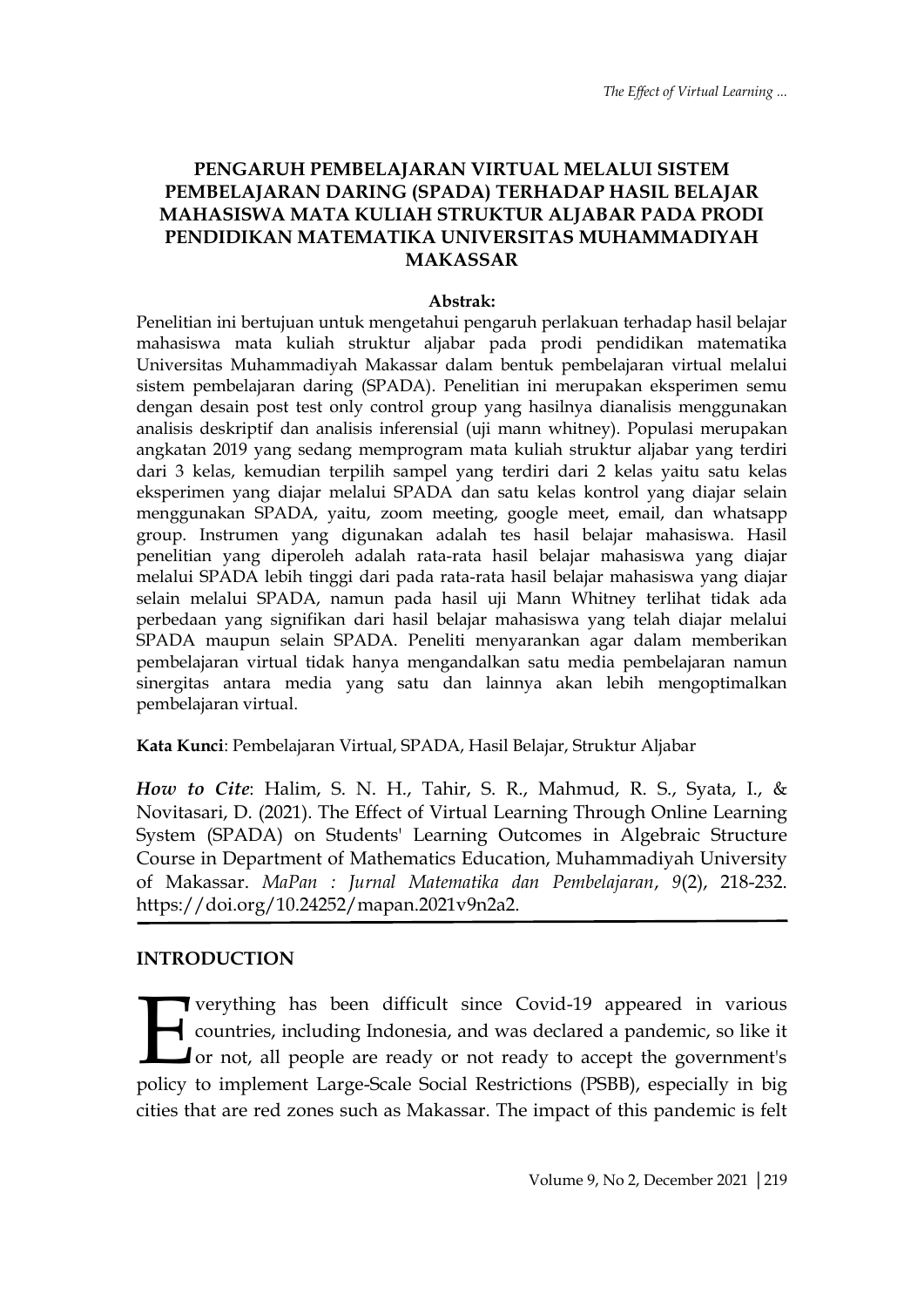in various sectors of life, one of which is the education sector. Students must stop face-to-face activities and conduct virtual learning from kindergarten to college.

From the results of the researcher's observations on students of the 2019 mathematics education class at Muhammadiyah Makassar University, namely class A, class B, and class C, of the three classes that have been powerful researchers, on average they complain about online learning because these students come from various regions, some are in cities, but some are in rural areas. This greatly affects the condition of their network, which is sometimes unstable. The problem increases when certain lecturers use video conferencing applications, such as zoom meetings or google meet, which requires large quotas and a stable network during the lecture. Difficulties like this will, of course, impact student learning outcomes. This can be seen from several Academic Assistance (PA) students whom researchers guide, their GPAs have decreased since virtual learning. According to the PA students, it was very difficult for him and his classmates to virtually understand the lecture material, especially for mathematics courses with a high material difficulty.

Things that affect distance learning using zoom meetings cannot be carried out properly are (1) frequent obstacles such as poor signals for students who do not use wifi, (2) there are 30% of students who have practicum courses find it difficult because the quality of the video in zoom meetings is not so good so, these students find it difficult to observe the practicum, (3) often there are strange sound disturbances that interfere with learning activities when is turning on the sound (Haqien & Rahman, 2020: 54).

To prevent the spread of the Covid-19 virus, through a circular letter, the Ministry of Education and Culture of Higher Education has prepared several applications that can be utilized and used en masse by universities to share courses online, starting from PJJ, Inherent, iD-Ren, SPADA. The application is held in collaboration with content providers such as Indonesia Cyber Education, Google Suite, Amazon web services, and Nvidia-Artificial Intelligence Courses and urges university leaders to open access to distance learning on each university so that it can be accessed by other college campuses (Wijayanti, Yunita, & Dharmanto, 2020: 36).

These things are a source of thought for researchers to find solutions to these problems. According to the researcher, one of the effective efforts to optimize virtual learning during this pandemic is to use SPADA Unismuh Makassar, which is e-learning that was officially proposed by the University of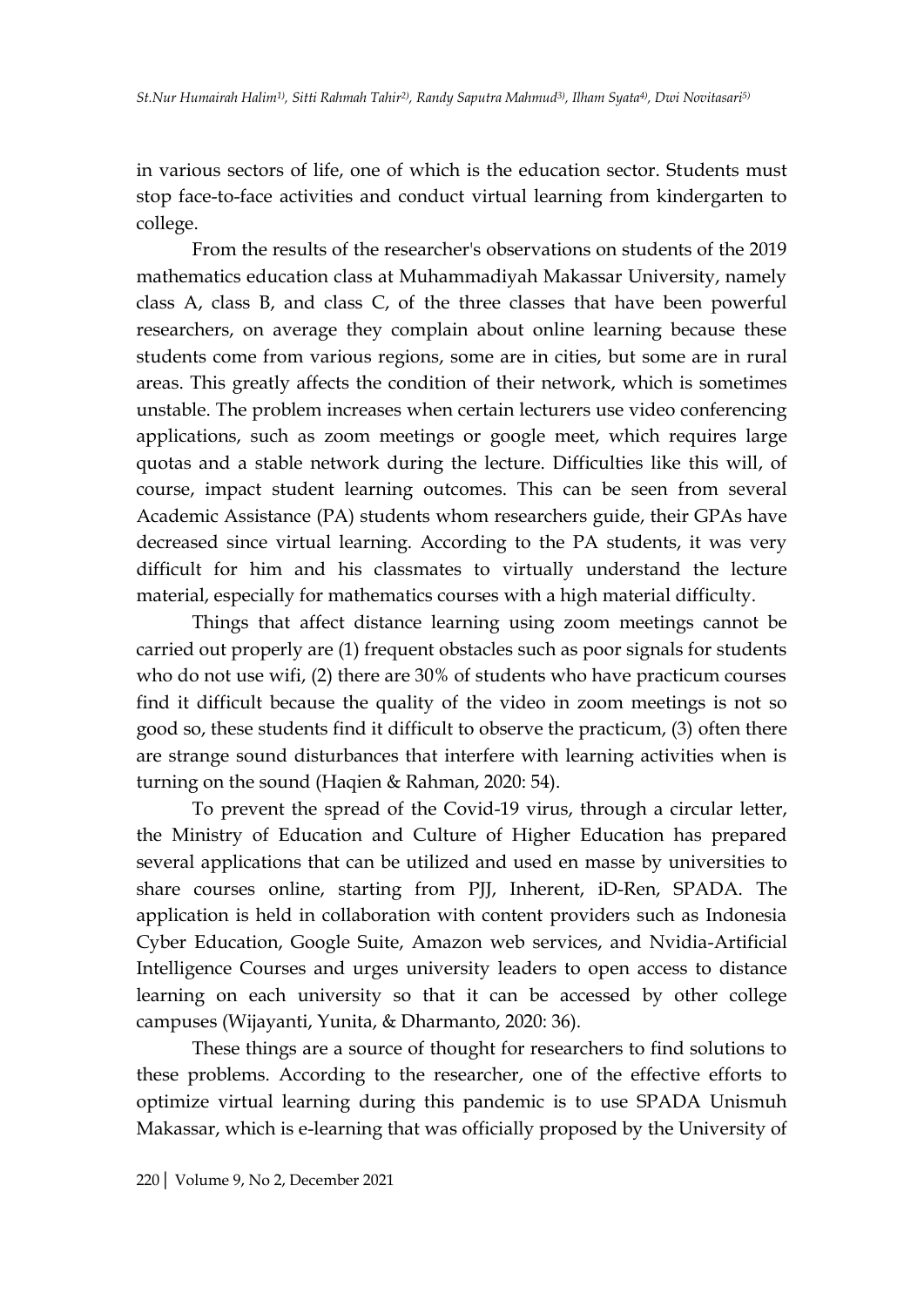Muhammadiyah Makassar and is specifically intended for virtual learning within the scope of the relevant agencies. Another reason why researchers choose SPADA is because of the many features that support lecturers in providing more varied lectures. The researchers said that it was varied because it was possible to communicate with students both synchronously and asynchronously using SPADA.

Since tablets, smartphones, and other applications are being used, this provides new changes and interesting potential to complement the learning environment with multimedia content systems. It is time to focus on multimedia learning systems with digital tools for science learning (Becker, Klein, Gossling, & Kuhn, 2020: 1).

"Students who live in the millennial era spend more free time reading news, chatting, stalking, instagram, whatsapp, facebook, twitter, and many more using smartphones. Contemporary-era students are more interested in living in cyberspace than in real life. This habit is also carried away in the teaching and learning process. Present-day learners like to be in control, do not want to be bound by an additional schedule, they do not really like sitting in the classroom to study, do not like one-way communication, do not like conventional reading such as books, and know more about technology than parents including teachers. Instead, they prefer to use technology to study anytime, day or night and do telecommunications from anywhere" (Khairani, Rajagukguk, & Derlina, 2020: 752).

When students use e-learning in a blended learning system for lectures, they directly learn patterns in its use by paying attention to things that have been done before assignment time and due time for exams. Based on the survey of student responses, they concluded that the perception of e-learning is beneficial and enhances the student's learning experience. They also discussed the many advantages of e-learning, including active demonstration of material, flexibility, and bridging between the lecture method and the given homework (Setiawan, Mardapi, Pratama, & Ramadan, 2019: 150).

The benefits of e-learning can be seen from 2 things, namely, for students with this e-learning, they are able to access teaching materials at any time and repeatedly and are able to communicate with lecturers at any time so that they can deepen their mastery of learning materials, while for lecturers relatedly, e-learning provides many advantages for lecturers where it is easier for lecturers to update teaching materials, control student learning activities and even lecturers can also find out when students are studying, what topics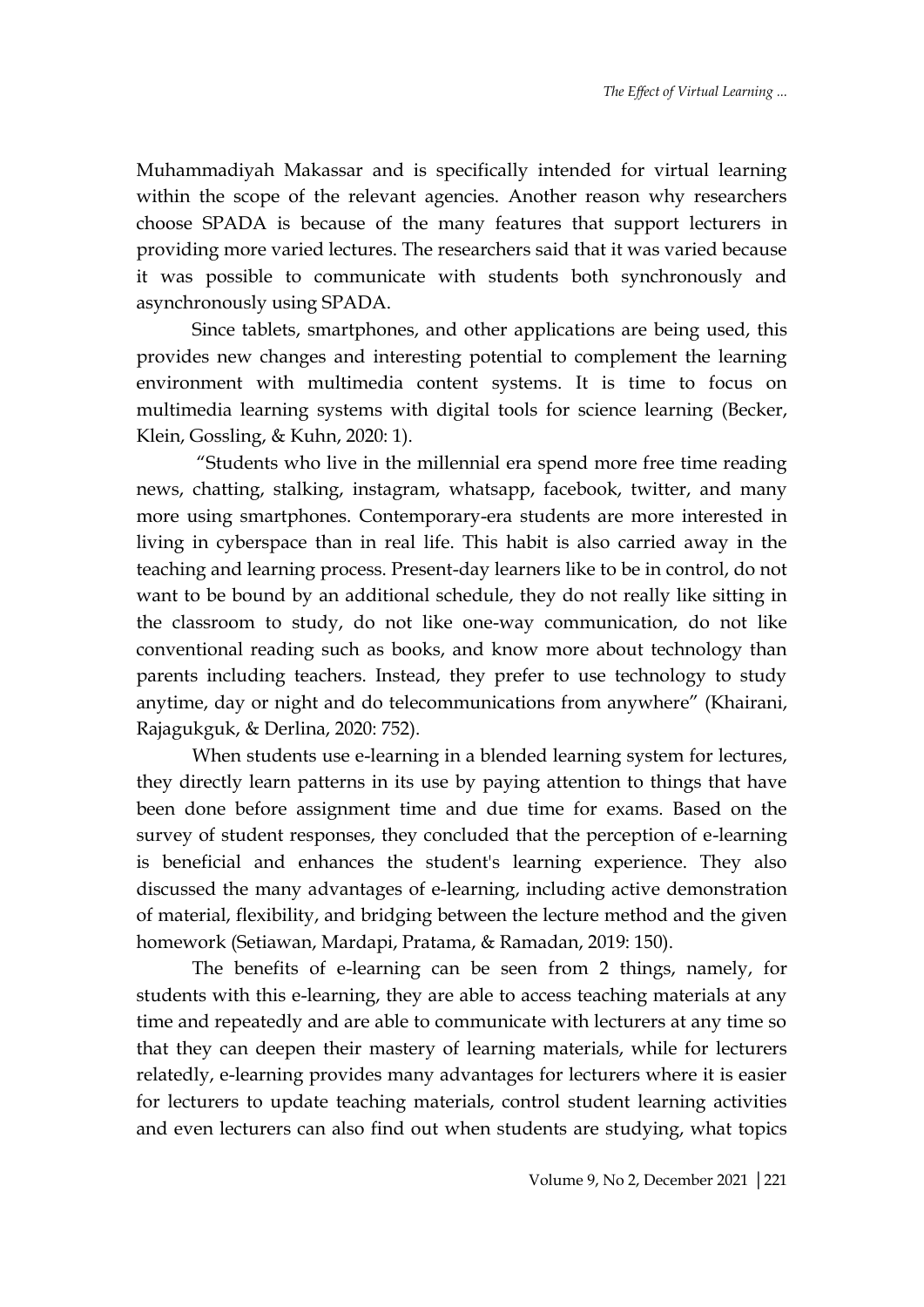are being studied and can track whether students have worked on practice questions after studying specific topics, checking student answers and informing students of the results (Rahmawati, 2017: 92). The results of a similar study were also presented by Hudha, Chaeruman, Aji, Huda, Yusro, Kumala, Wartono, Nandiyanto, and Abdullah (2018: 1): "SPADA, which is a MOODLE-based e-learning can be used by Kanjuruhan University Malang and PGRI Madiun University in Basic Physics courses because it is easy to use by all lecturers."

Despite the many advantages of using virtual learning through SPADA, this does not necessarily make lecturers within the Muhammadiyah University of Makassar switch to using e-learning. This is because there are still very few lecturers who attend the SPADA training or special technical guidance held by the campus, and there are still many lecturers who are not interested in pursuing the use of e-learning because it takes time to learn it. In addition, this research is new research within the scope of the research institution, namely the S1 mathematics education department at the Muhammadiyah University of Makassar, because the previous SPADA was only intended for distance classes or PPG programs. The general appearance of SPADA Unismuh Makassar and its online learning support features can be used for asynchronous and synchronous communication, as shown in figure 1.

| <b>PERIMENTAL</b>                                                                                                     | Taminehal setuah alcrites atau surtor days:<br>$\frac{1}{2} \left( \frac{1}{2} \right) \left( \frac{1}{2} \right) \left( \frac{1}{2} \right)$                                                                                                    |  |
|-----------------------------------------------------------------------------------------------------------------------|--------------------------------------------------------------------------------------------------------------------------------------------------------------------------------------------------------------------------------------------------|--|
| <b>Charles &amp; B</b><br>Scheinert in before hards shared<br><b>ONE AT MISSION CONTRACT</b><br>$\omega$ and $\omega$ | O 25 New<br>This deputate dray turned liteds.<br>C <b>B</b> stretpatings<br>unumene terrama bush-<br>1014 paints having lodgeblat allies.<br>O all few<br>AFTER THE USA HOTEL<br>mentsuckersal.<br>$\sim 25$<br><b>Turned St</b><br>$0.32$ mono- |  |
| PERTEMIAN 10                                                                                                          | 979<br><b>SAREF</b><br>O BAY<br>o Bm                                                                                                                                                                                                             |  |
| + The contribution of P<br>Silvinger as before hade planet<br>$+$ 0 00 mm $\sim$<br>+ Si porquano ;                   | O B tom<br>C 100 AS ANTART (WATER<br>$O$ dest<br>$0.13$ May                                                                                                                                                                                      |  |
|                                                                                                                       | $-8.01$                                                                                                                                                                                                                                          |  |

Figure 1. Display of Learning Features on SPADA

Based on the description of the background above, it is necessary to examine how much influence the application of virtual learning using SPADA has on student learning outcomes in the algebraic structure course in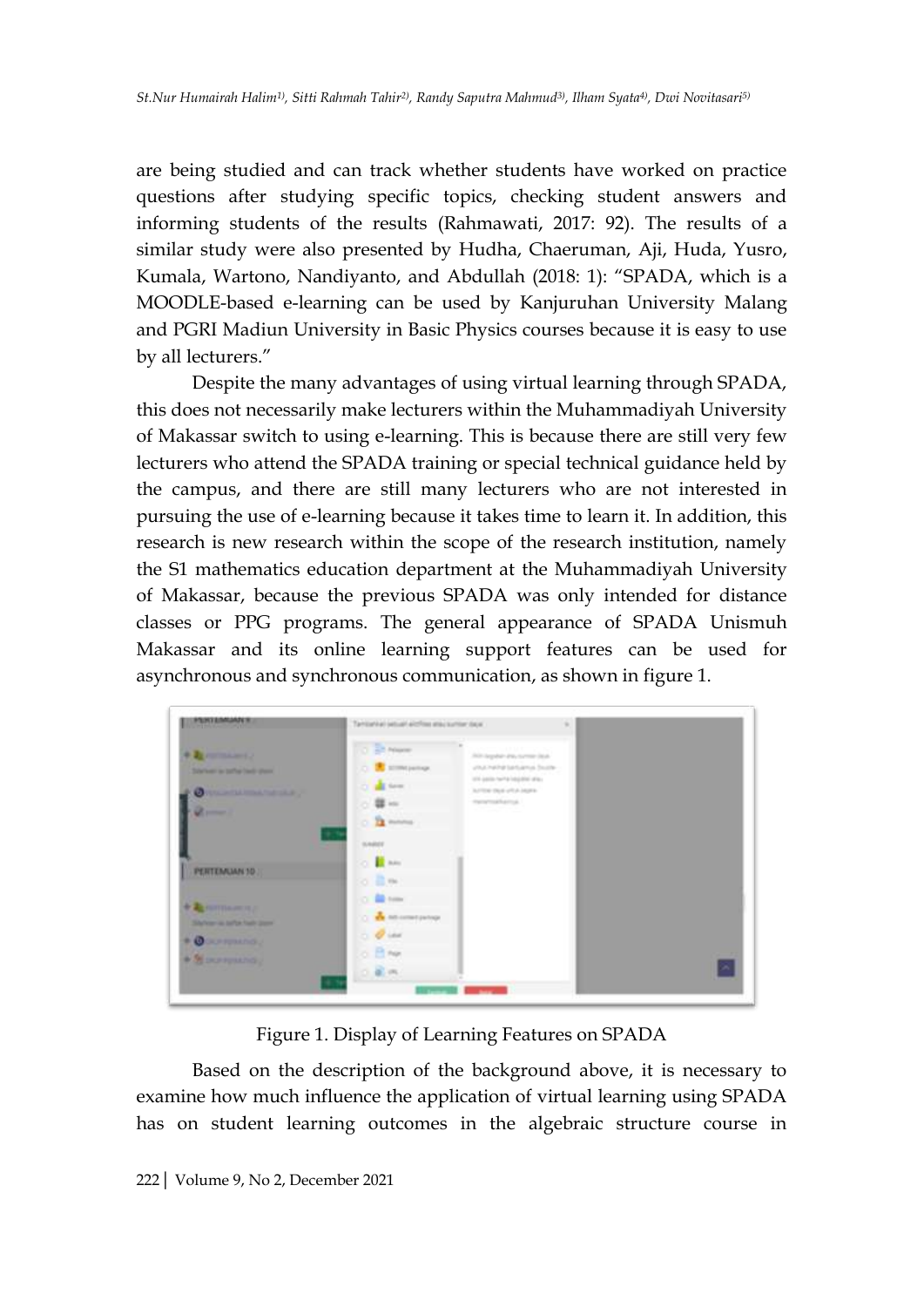mathematics education at the Muhammadiyah University of Makassar. The limitations of this study are that it only uses SPADA media, zoom meetings, google classroom, email, and WhatsApp groups which lecturers generally use in the mathematics education department at the Muhammadiyah University of Makassar. Also, giving of tests cannot be observed directly due to the ongoing pandemic conditions that require researchers to give online tests so that there is a bias in the test results obtained because both researchers and lecturers are very dependent on network stability and also the algebraic structure material is given only on the topic of group permutations.

#### **METHODS**

This research is a quasi-experimental (quasi-experimental) research, an experimental method that does not allow researchers to cover experimental variables and conditions thoroughly. This study aims to determine the effect of treatment on student learning outcomes in the algebraic structure course at the Mathematics Education Department, the Muhammadiyah University of Makassar in the form of virtual learning through the online learning system (SPADA) both synchronously with the big blue button feature or asynchronously through the assignment, materials, quizzes, chat, and other features. This study was divided into two groups, the experimental and the control group. The research procedure includes the planning, implementation, and data analysis stages. The design of this study used a post-test-only control group design involving two classes, which were selected from three sample classes. The object of research is the class of 2019 students. They are in the 2020/2021 academic year and are programming the algebraic structure course at the Mathematics Education Department, the Muhammadiyah University of Makassar, obtained in class A as many as 21 students and 24 students in class B. One class is used as an experimental class and one class as a control class.

In this study, the research instrument used was a test of students learning outcomes. This test was designed to determine the effect of virtual learning through the online learning system (SPADA) on student learning outcomes in the algebraic structure course at the Mathematics Education Department, Muhammadiyah University of Makassar. This test consists of essay questions on algebraic material, with the topic of permutation groups consisting of the meaning of permutations, how to notate them, the composition of permutations, permutation groups, and cyclic permutations.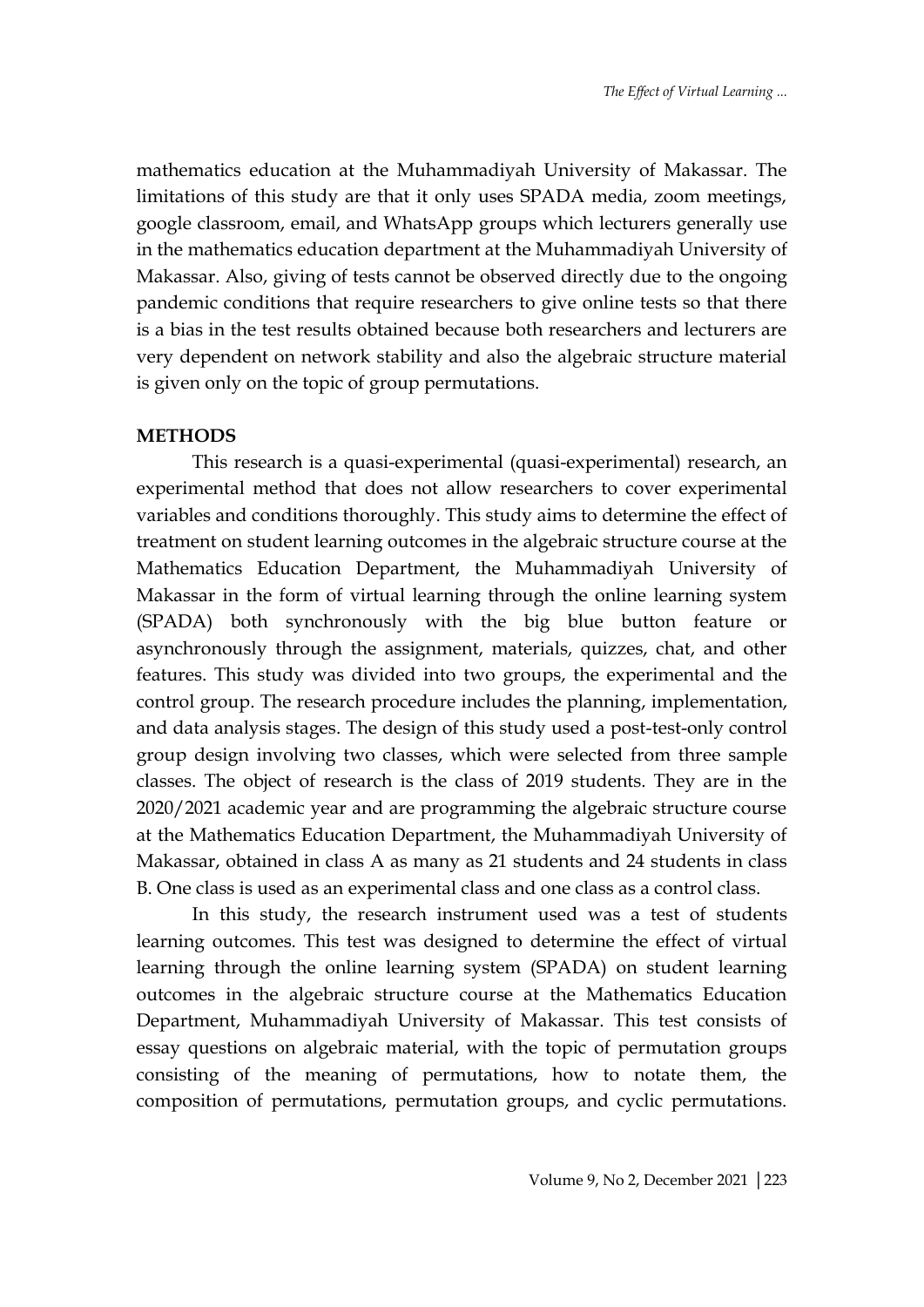The written test instrument in this study was validated by the validator team and tested to obtain a valid and reliable instrument.

Then the experimental group was given special treatment by using virtual learning through SPADA, while the control group was treated using virtual learning other than SPADA, a combination of using zoom meetings, google meet, email, and WhatsApp group. Each class is taught in 4 meetings with the same material, namely group permutations. After that, both groups were tested with the same test as the final test (post-test) and then compared to find out how much influence the treatment had.

The next stage is to analyze the research data, namely the data obtained by testing student learning outcomes. The data analysis stage consists of two stages, namely the descriptive analysis stage and the inferential analysis stage. The descriptive analysis stage is used to describe the characteristics of the research subject scores for categorizing student learning outcomes scores obtained based on the assessment rubric in the RPS for the algebraic structure course that has been compiled by the teaching team of the Mathematics Education Department at the University of Muhammadiyah Makassar, as shown in table 1.

| Predicate | <b>Score</b> | Category  |
|-----------|--------------|-----------|
| A         | > 80         | Very Good |
| В         | $65 - 80$    | Good      |
| $\bullet$ | $55 - 64$    | Enough    |
| Ð         | $20 - 54$    | Poor      |
| E.        | <20          | Very Poor |

Table 1. Categorization of Student Learning Outcomes

Furthermore, the test data were analyzed by making a frequency distribution table, looking for the mean, median, mode, variance, and standard deviation. Next, the inferential analysis stage consists of the requirements analysis test (normality test) and the hypothesis testing stage (mann whitney test).

## **RESULTS AND DISCUSSION**

### **1. Descriptive Analysis Results**

The results of the descriptive analysis consist of statistical tables, namely table 2 and the frequency and percentages distribution in table 3, both from the experimental class and the control class.

224| Volume 9, No 2, December 2021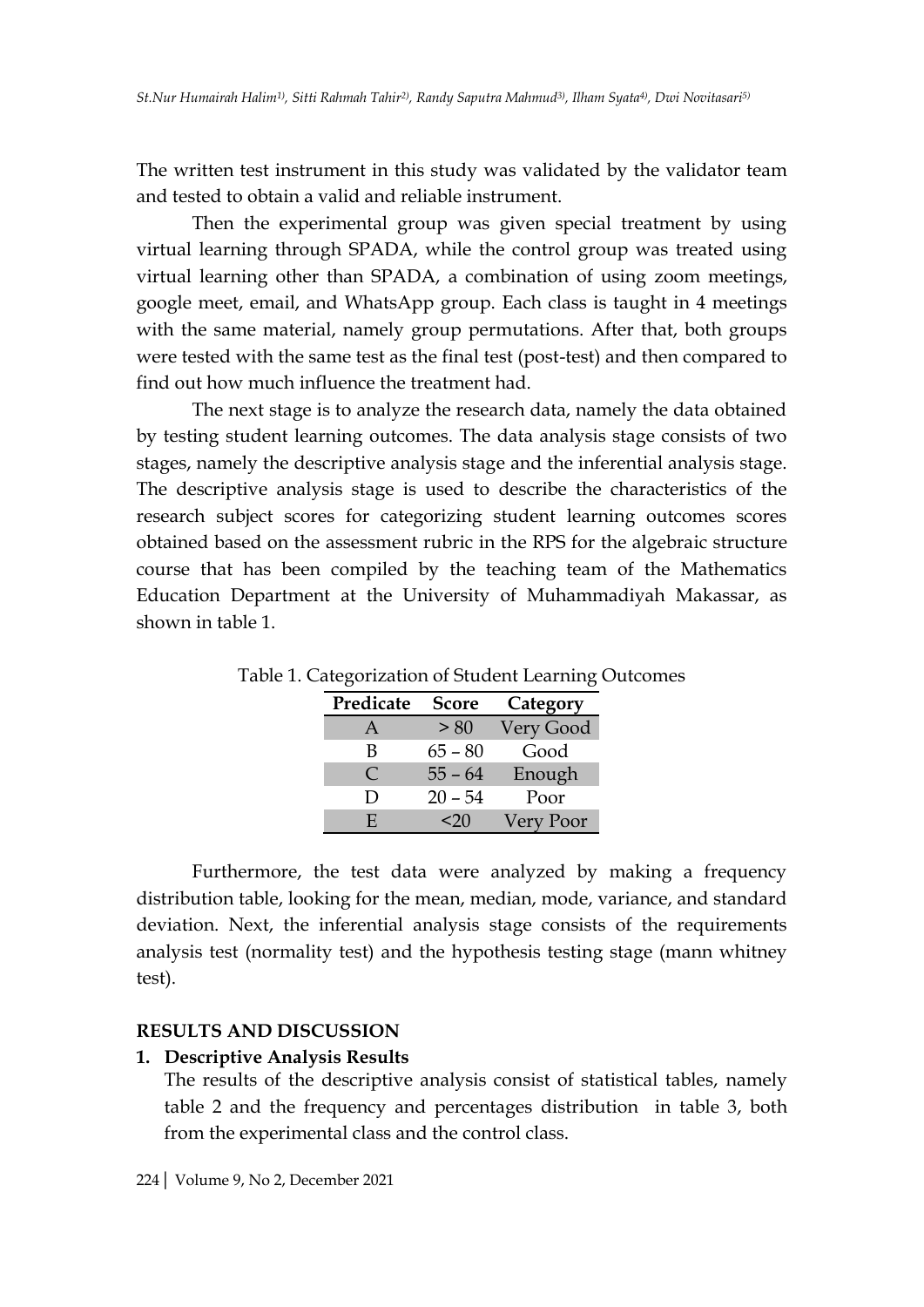|                   | Table 2. Descriptive Statistics Results |                      |  |  |  |
|-------------------|-----------------------------------------|----------------------|--|--|--|
| <b>Statistics</b> | <b>Experiment Class</b>                 | <b>Control Class</b> |  |  |  |
| Sample size       | 21                                      | 24                   |  |  |  |
| Average           | 70.86                                   | 62.17                |  |  |  |
| Median            | 73.00                                   | 66.50                |  |  |  |
| Mode              | 93.00                                   | 37.00                |  |  |  |
| Variance          | 396.83                                  | 529.80               |  |  |  |
| <b>SD</b>         | 19.92                                   | 23.02                |  |  |  |
| The highest score | 93                                      | 100                  |  |  |  |
| The lowest score  | 26                                      | 20                   |  |  |  |

| st score | --- | ----<br>__ |
|----------|-----|------------|
|          |     |            |

| Table 3. Frequency and Percentage Distribution |  |
|------------------------------------------------|--|
|------------------------------------------------|--|

|                          |          | Frequency    |              | Percentage   |         |
|--------------------------|----------|--------------|--------------|--------------|---------|
| <b>Score</b><br>Interval | Category | Experiment   | Control      | Experiment   | Control |
|                          |          | <b>Class</b> | <b>Class</b> | <b>Class</b> | Class   |
| > 80                     |          |              |              | 38%          | 29%     |
| $65 - 80$                | В        | 5            | 5            | 24%          | 21%     |
| $55 - 64$                |          | 5            |              | 24%          | 28%     |
| $20 - 54$                |          | 3            |              | 14%          | 38%     |
| $20$                     |          |              |              | $0\%$        | 4%      |

## **2. Inferential Analysis Results**

a) Test Requirements

Before moving on to the hypothesis testing stage, whether to use parametric statistical tests (t-test) or non-parametric tests (Mann Whitney test), the assumption that must be met is whether the data from the two samples are normally distributed or not. Table 4 shows the result of the normality test of the two samples.

| Table 4. Results of Normality Test |              |                         |    |         |                   |    |      |
|------------------------------------|--------------|-------------------------|----|---------|-------------------|----|------|
|                                    | <b>Class</b> | Kolmogorov-<br>Smirnova |    |         | Shapiro-Wilk      |    |      |
|                                    |              | Statistic df            |    | Sig.    | Statistic df Sig. |    |      |
| Learning                           | Experiment   | .150                    | 21 | $.200*$ | .898              | 21 | .032 |
| Outcomes                           | Control      | -157                    | 24 | .130    | .930              | 24 | .098 |

The condition in determining which normality test results to choose is to look at the amount of data used from the two samples because the samples from the control class and the experimental class are both small in size, namely n < 30, so the column used is the column that uses the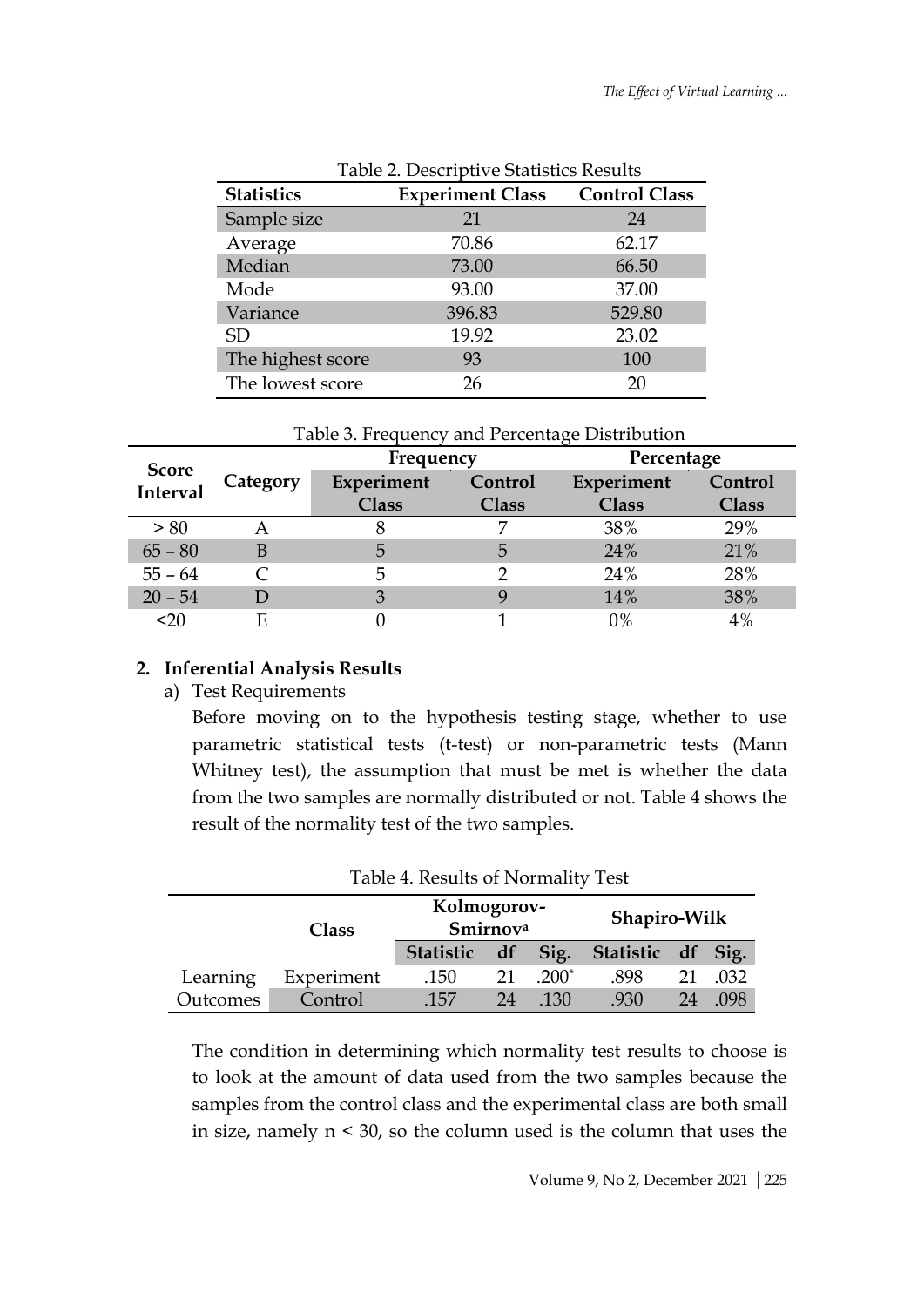Shapiro-Wilk technique. The condition that the normal determination of the data from the two samples is if the value of sig.  $< 0.05$ ; it turns out that only the experimental class data is normally distributed from the table while the control class data is not, so the next hypothesis testing is no longer using the t-test but the method chosen is a non-parametric statistical using the Mann Whitney test.

b) Hypothesis Testing

The hypothesis to be tested in this study are as follows:

- $\bullet$  H<sub>0</sub>: There is no significant difference in student learning outcomes taught through SPADA, and student learning outcomes taught other than SPADA
- H<sub>1</sub>: There is a significant difference in student learning outcomes taught through SPADA, and student learning outcomes taught other than SPADA

The results of hypothesis testing obtained with statistical software assistance can be seen in table 5.

|                        | <b>Learning Outcomes</b> |
|------------------------|--------------------------|
| Mann-Whitney U         | 194,500                  |
| Wilcoxon W             | 494.500                  |
|                        | $-1.309$                 |
| Asymp. Sig. (2-tailed) |                          |

Table 5. Results of Hypothesis Testing

From table 5, the test criteria used are:

- Accept  $H_0$  and reject  $H_1$  if the Asymp value. Sig. (2-tailed) > 0.05)
- Accept  $H_1$  and reject  $H_0$  if the Asymp value. Sig. (2-tailed) < 0.05)

The discussion of the results of this study both descriptively and inferentially are as follows:

a) Discussion of the results of descriptive analysis

Table 2 shows the difference in the average learning outcomes of experimental class students and control class students, where the average experimental class learning outcomes are 70.86 while the control class is 62.17. So, it can be concluded that students learning outcomes taught through SPADA are better than those taught other than using SPADA in this algebraic structure course, although the difference does not appear to be that big. Even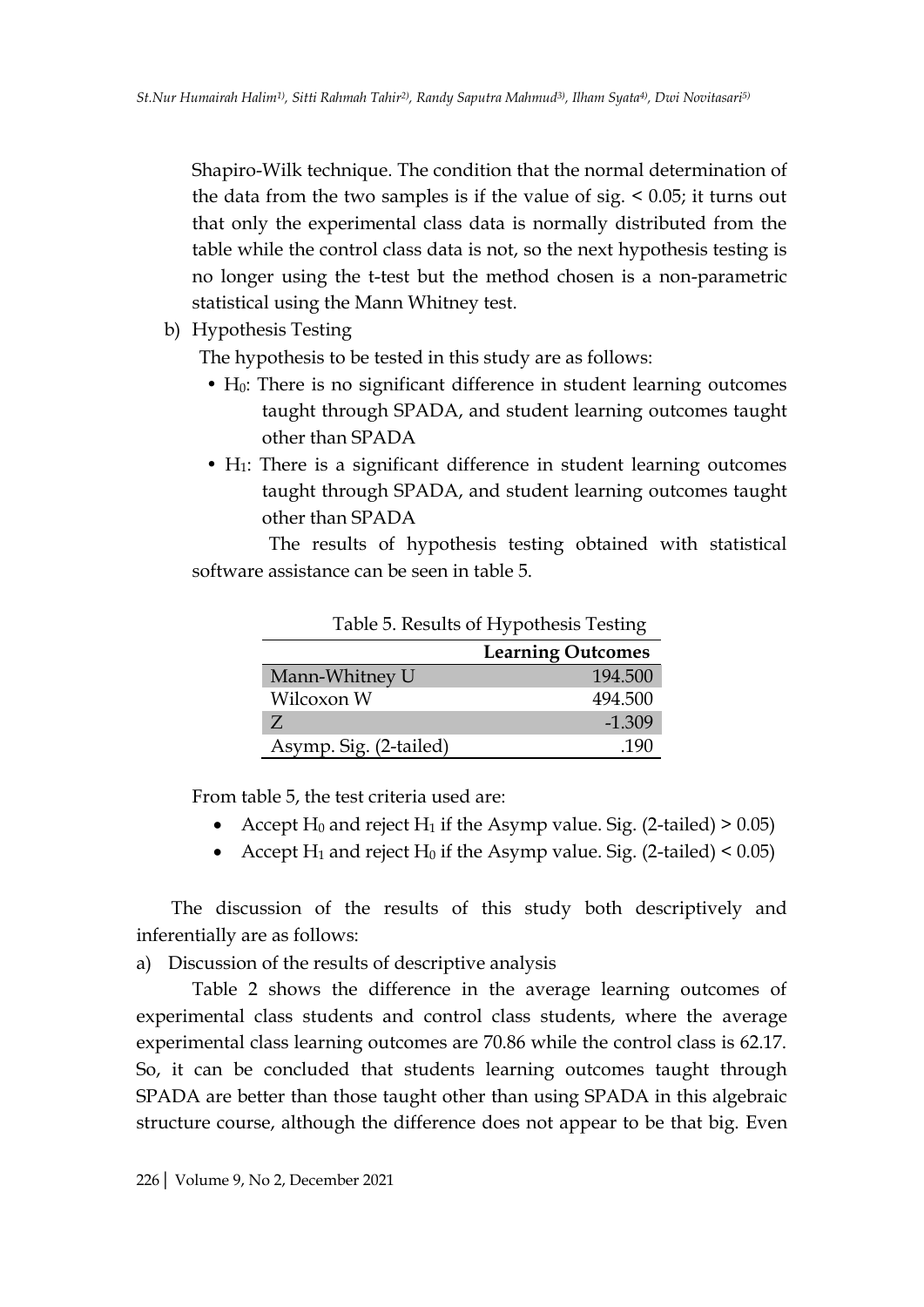though the highest score in the experimental class was 93 and the control class was 100, if we look at the number of students who got that score, it is clear that only one student got 100 in the control class. On the contrary, although it was slightly lower in the experimental class, five students got a score above 90. Generally, if we look further by paying attention to table 3, the difference in students' abilities taught through SPADA and others than SPADA can be seen. In the table, 3.38% of the experimental class students taught using SPADA were in category A for their learning outcomes.

On the contrary, 38% of control class students taught other than using SPADA were in category D, and even 4% of students are in category E. From the observations of the researchers, students from the experimental class seemed more enthusiastic when learning than the control class because the big blue button feature on SPADA was equipped with the option to quickly conduct surveys or polls so that at the beginning and at the end of learning the lecturers were easier to test the average knowledge of students then provide discussion and motivation. The polling menu looks like on SPADA is shown in figure 2.

| ٠                                                                                                                                  | Furth 101304 (Fol.2 Holmes or bands) con, to<br><b>SERVICES</b>                                 | ing the<br>,,,,,,,,,,,,,  |                                      | $\frac{1}{2}$ |
|------------------------------------------------------------------------------------------------------------------------------------|-------------------------------------------------------------------------------------------------|---------------------------|--------------------------------------|---------------|
| <b>NEWSFILM</b><br><b>C</b> HALOW<br><b>ADD</b><br>$(1)$ Section<br>Hitless.<br>Em<br>ø<br>13191111<br><b>DELTR  THE</b><br>5,<br> | C Police<br>Fill set year politing to talk betow.<br>Aska quantities<br>Britt's prod kyrestind. | ×<br>诋<br>MAILBOOK STAUN. | <b>C</b> Setmaning<br>GASPINING MALE |               |
|                                                                                                                                    | <b>Response Types</b><br>4/8/6/8<br>him / False                                                 |                           |                                      |               |
|                                                                                                                                    | Try / No / Abrienham                                                                            |                           |                                      |               |
|                                                                                                                                    | <b>Her freemse</b>                                                                              |                           |                                      |               |
|                                                                                                                                    |                                                                                                 | ۰                         | ◉<br>۵                               |               |

Figure 2. Polling Menu on the Big Blue Button Feature in SPADA

Another advantage of SPADA is that students can also directly download the material files taught in the big blue button feature without leaving the room. In addition, the display of material for each meeting and other activities is more neatly and systematically arranged in SPADA, making it easier for students to access it. This is different from the control class taught using zoom meetings or google meet, whose features are only limited to faceto-face learning, while to download materials, assignments, and so on,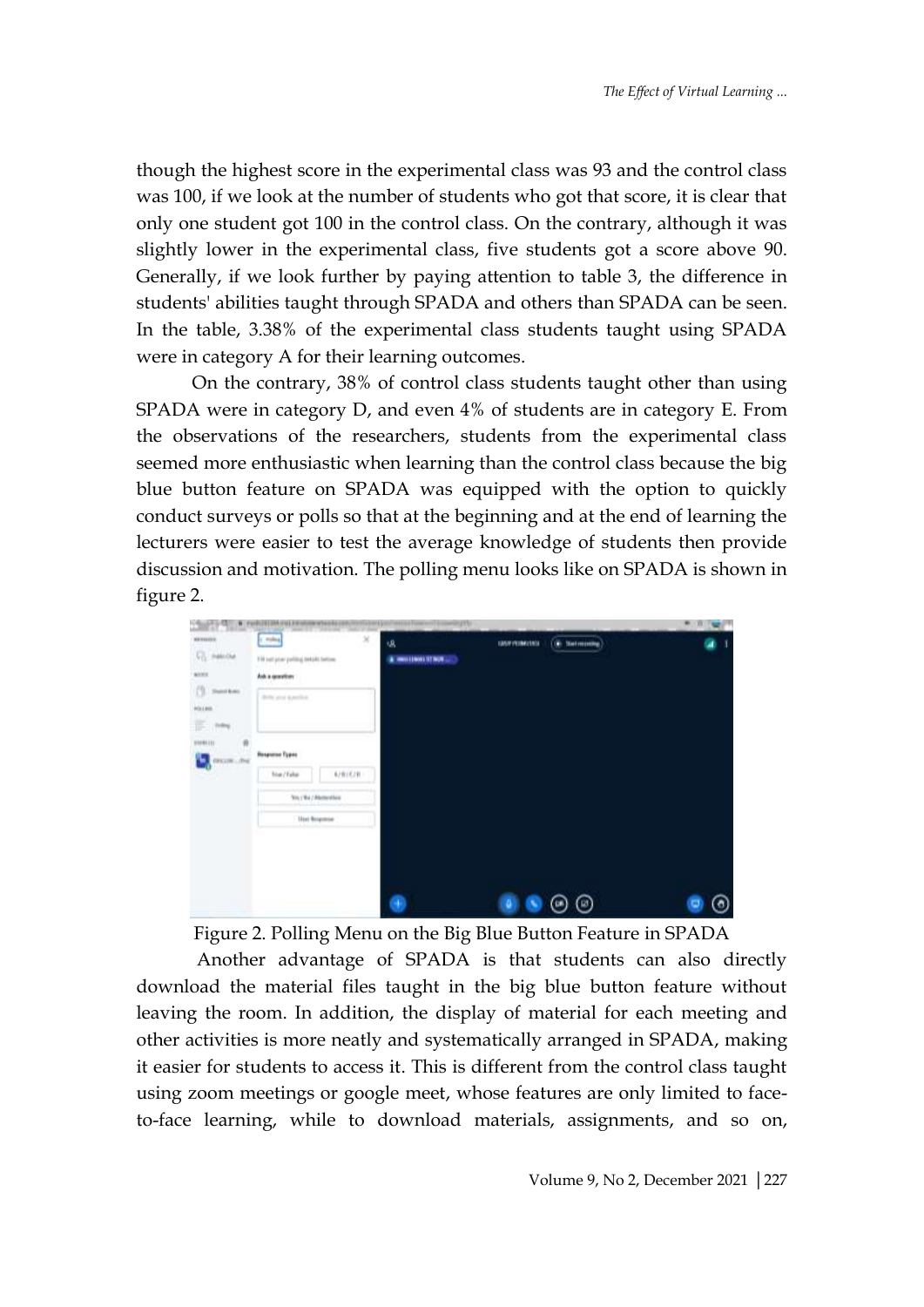students have to leave the room and use google forms or WhatsApp groups that are not systematically arranged.

Online learning through SPADA will encourage students to participate in face-to-face activities (direct synchronous) and online activities (asynchronous independent and collaborative) to increase lecturer and students interactions. The existence of teaching materials, practicum modules, animated videos can make it easier for students to understand the material presented by lecturers to improve student learning outcomes which can be seen through the acquisition of quiz scores and midterm exams (Rahmawati, 2017: 94).

b) Discussion of the results of inferential analysis

By the criteria for testing the hypothesis described previously, then when viewed from table 5, the Asymp value is obtained. Sig. (2-tailed) of 0.190, which means  $> 0.05$ , the accepted hypothesis is  $H_0$ , that there is no significant difference in student learning outcomes taught through SPADA and student learning outcomes taught other than SPADA.

This is by the results of research obtained by Santoso and Istiqomah (2021: 14), namely the results of students' mathematics learning using the G-Form and Quizizz media that there are no significant differences. The relevant study results were also obtained by Ilmiyah and Sumbawati (2019: 46), namely the PowerPoint and Kahoot media testing obtained a value of 0.225 > 0.05, meaning that there was no significant difference in learning outcomes. In addition, the research results from Sakkir, Dollah, and Ahmad (2021: 14) show that the use of E-learning media in the Covid-19 pandemic era, according to students' responses, is less effective. Most of the students gave a negative perception about it. This is indicated by students' perceptions of the use of Elearning in this era. The variety of E-learning applications does not guarantee that students enjoy the learning process. Several factors influence students' perceptions of the use of E-learning media in the era of the Covid-19 pandemic, such as signals and network connections; quota limits and expensive quota; lack of lecturer methods; lack of student motivation; time limit; and lack of interaction."

So, in general, it can be seen that the use of different online learning media does not affect learning outcomes. If explored further, it turns out that the technological aspects that affect success in implementing virtual learning are not solely based on the readiness of the learning media. This can be seen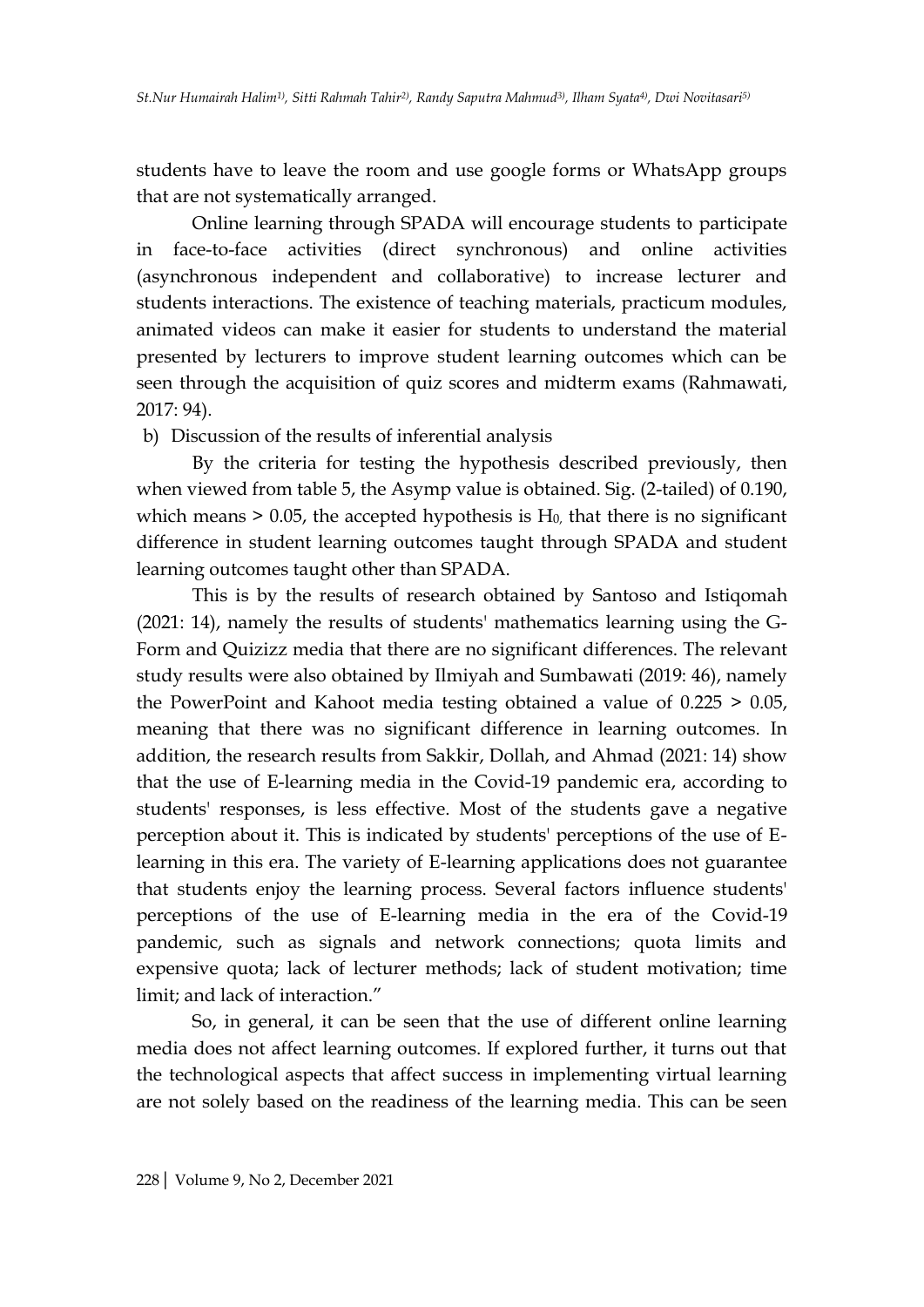from the results of research obtained by Mosa, Naz'ri bin Mahrin, and Ibrrahim (2016: 113), which states that:

"We, therefore, note that the most important factor among the technological aspects of e-learning readiness is the internet. The internet factor is further subdivided into access, bandwidth, broadband, and speed and reliability components. The assessment of the importance and significance of the internet in the evaluation of e-learning readiness indicates that the affordability, availability, reliability, and speed of the internet are the main factors that determine the overall readiness of individuals to accept elearning."

Several factors influence the selection of e-learning media, namely: accessibility, supported media devices, communication features provided, process and type of assessment, design, and price. In addition, there are several shortcomings in using e-learning, namely uneven internet access, limited types of assessments available, and interactions between lecturers and students becoming more distant, which results in distant relationships and communication between students and lecturers (Damayanti, 2020: 76).

Meanwhile, according to Leonard (2013: 282), the shortcomings of elearning that must be known include: 1) Students must have computer and internet access. 2) Students must also have computer skills, such as internet browser, email, and office applications. 3) A good internet connection is necessary for taking the subject matter. 4) In the absence of a routine in class, students may stop learning or are confused about learning activities and assignment deadlines, which will make students fail. 5) Students will feel very distant from the instructor. Because instructors are not always there to help students, students must be disciplined and do assignments independently without the help of an instructor. 6) Students must also have good writing and communication skills because teachers and students do not meet face-to-face, thus allowing misunderstandings in several ways.

Similarly, the results obtained indicate that internal constraints arise on students, namely the ability to use Information Technology (IT) and students' ability to understand the material are not the same. Meanwhile, the external constraints faced by students include: (a) network constraints, (b) limited quota constraints, and (c) uneven facility constraints (Hartono, Tinungki, Hartono, Simanjuntak, & Muchtar, 2021: 436). Meanwhile, according to Dillon (Pangondian, Santosa, & Nugroho, 2019: 58) to make online learning successful, the key is effectiveness, based on previous studies showing that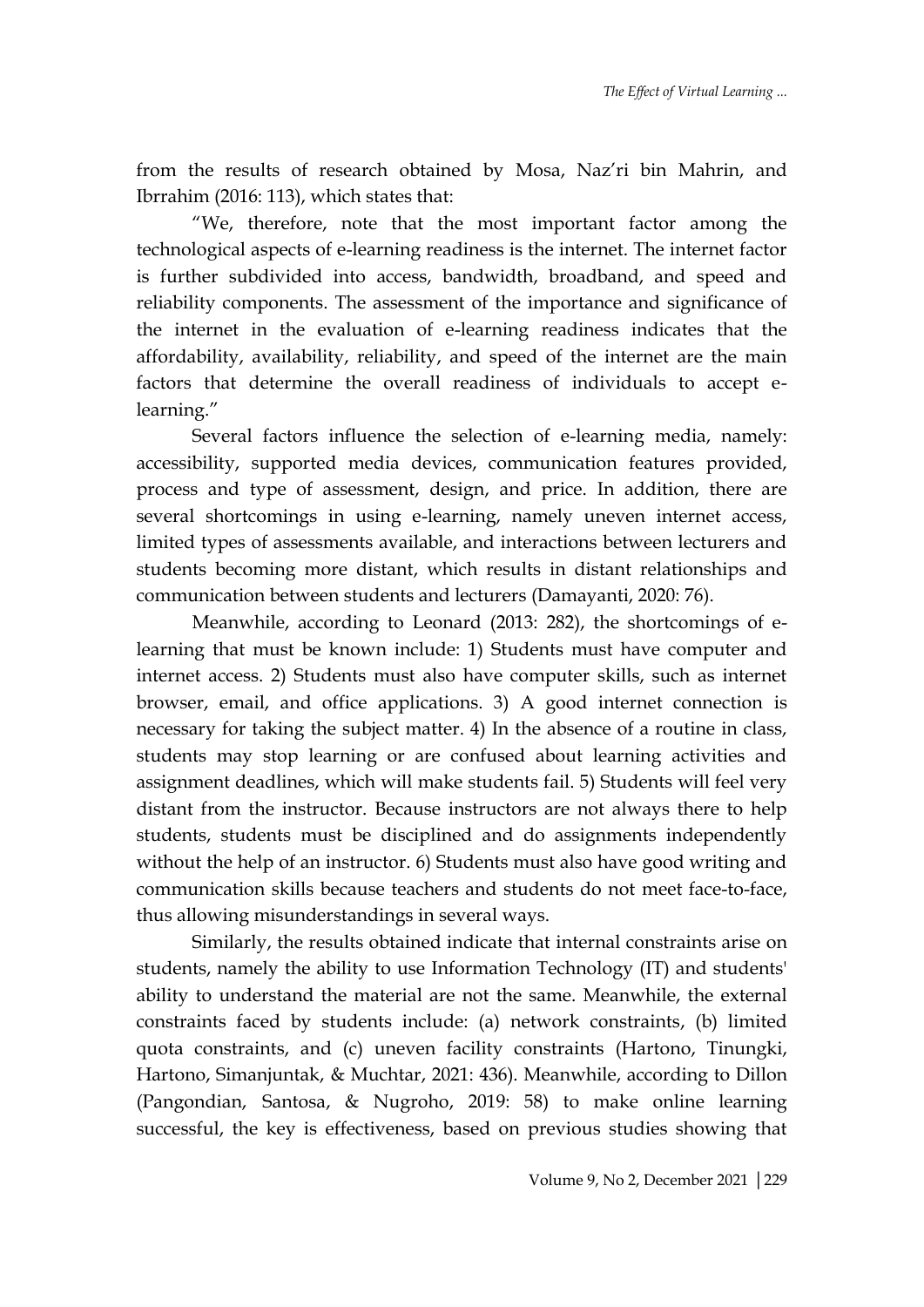three things can have an effect related to online learning, namely technology (access and synchronous-asynchronous communication), teacher characteristics and student characteristics. From some of the results of these studies, it can be concluded that the flexibility or ease of accessing the internet greatly affects virtual learning.

This is also what researchers experience when teaching and when giving post-tests to students who use SPADA or not. Their problem is the same: the need for a stable network under any conditions. Of the four learning meetings given, both the experimental class and the control class, what students complain about is when the material is delivered in synchronous or real-time so that if the material given has been going on for a while, the average student will find it difficult to reaccess it. This condition has also been acknowledged by the Ministry of Education and Culture since 2020 regarding the use of SPADA in distance learning at the university level through the Jawa Pos electronic newspaper that "The obstacles such as affordability and network stability, sometimes voices are lost in the middle of lectures or disconnected," explained the Executive Duties (Plt) Director General of Higher Education (Dirjen Dikti) Kemendikbud Nizam in an official statement, Friday (26/6).

#### **CONCLUSION**

The average learning outcomes of students taught through SPADA are higher than those taught other than through SPADA. However, the Mann-Whitney test results show no significant difference from the learning outcomes of students who have been taught through SPADA or other than SPADA. Researchers suggest that providing virtual learning does not just depend on one learning media, but the synergy between one media and another will further optimize virtual learning.

#### **REFERENCES**

- Becker, S., Klein, P., Gossling, A., & Kuhn, J. (2020). Using mobile devices to enhance inquiry-based learning processes. *Learning and Instruction*, *69*(June), 101350. https://doi.org/10.1016/j.learninstruc.2020.101350.
- Damayanti, S. P. L. S. (2020). Implementasi E-learning dalam pembelajaran bahasa inggris di pendidikan tinggi pariwisata di Bali selama pandemi covid-19. *Journey (Journal of Tourismpreneurship, Culinary, Hospitality, Convention and Event Management)*, *2*(2), 63–82. Retrieved from http://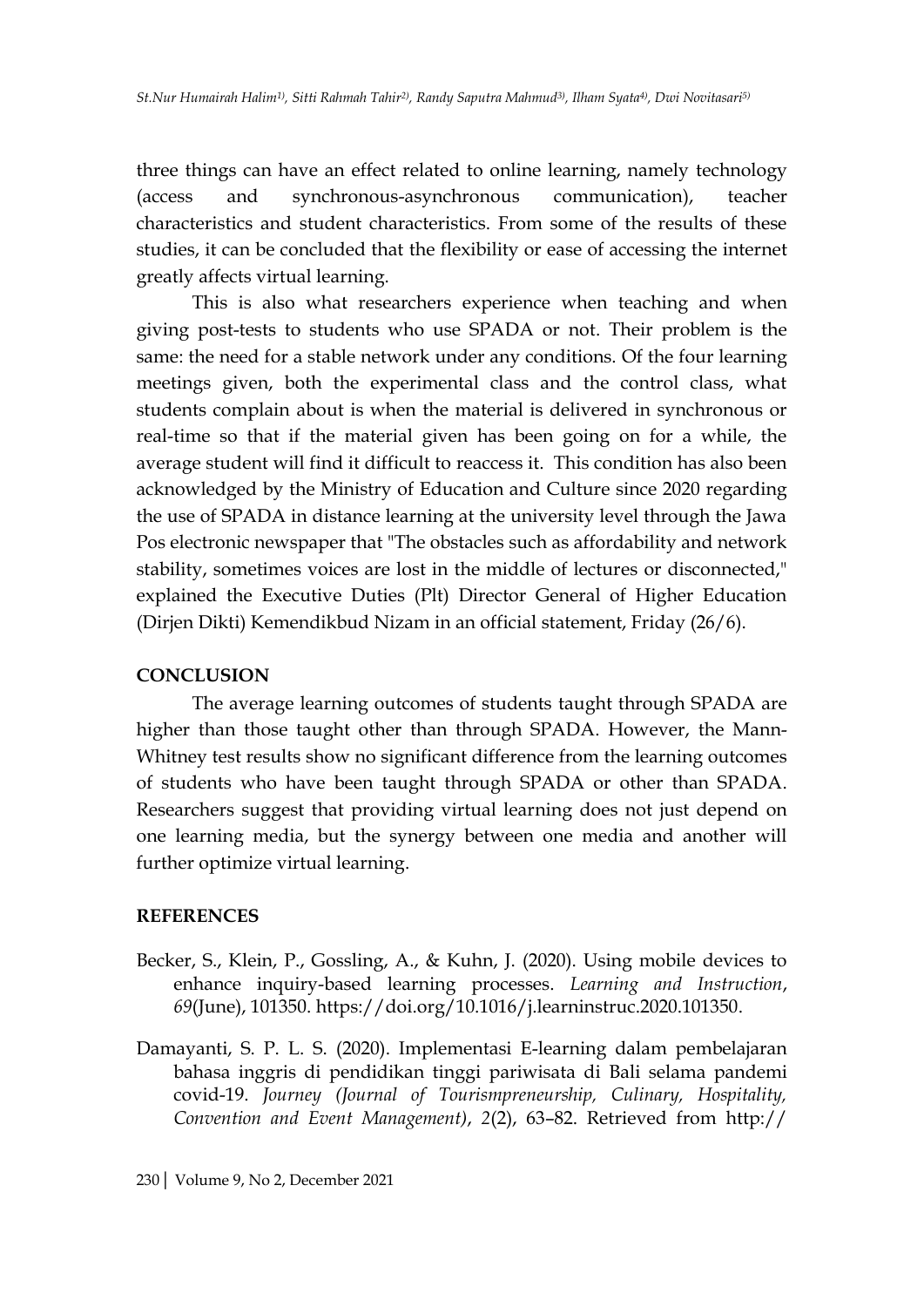www.ojs-journey.pib.ac.id/index.php/art/article/view/48.

- Haqien, D., & Rahman, A. A. (2020). Pemanfaatan zoom meeting untuk proses pembelajaran pada masa pandemi covid-19. *SAP (Susunan Artikel Pendidikan)*, *5*(1). https://doi.org/10.30998/sap.v5i1.6511.
- Hartono, A. B., Tinungki, G. M., Hartono, P. G., Simanjuntak, R., & Muchtar, S. (2021). *E-learning based mathematics learning media : an empirical study on operations research in the covid-19 Pandemic in Makassar City of Indonesia*. *550*(Icmmed 2020), 434–441.
- Hudha, M. N., Chaeruman, U. A., Aji, S. D., Huda, C., Yusro, A. C., Kumala, F. N., Wartono, W., Nandiyanto, A. B. D., & Abdullah, A. G. (2018). SPADA: Online learning between universities of PGRI Indonesia. *MATEC Web of Conferences*, *197*, 1–6. https://doi.org/10.1051/matecconf/201819703002.
- Ilmiyah, N. H., & Sumbawati, M. S. (2019). Pengaruh media kahoot dan motivasi belajar terhadap hasil belajar siswa. In *Journal Information Engineering and Educational Technology* (Vol. 3, Issue 1, pp. 46–50).
- Khairani, N. A., Rajagukguk, J., & Derlina. (2020). *Development of moodle elearning media in industrial revolution 4.0 era*. *384*(Aisteel), 752–758. https:// doi.org/10.2991/aisteel-19.2019.172.
- Leonard, I. M. (2013). Kajian penerapan e-learning dalam proses. *Faktor Exacta*, *6*(4), 278–289. Retrieved from https://journal.lppmunindra.ac.id/index. php/Faktor\_Exacta/article/view/239.
- Mosa, A. A., Naz'ri bin Mahrin, M., & Ibrrahim, R. (2016). Technological Aspects of E-Learning Readiness in Higher Education: A Review of the Literature. *Computer and Information Science*, *9*(1), 113. https://doi.org/ 10.5539/cis.v9n1p113.
- Pangondian, R. A., Santosa, P. I., & Nugroho, E. (2019). Faktor-faktor yang mempengaruhi kesuksesan pembelajaran daring dalam revolusi industri 4.0. *Sainteks 2019*, 56–60. Retrieved from https://seminar-id.com/semnassainteks2019.html.
- Rahmawati, R. (2017). Penerapan Pembelajaran Blended Pada Mata Kuliah Fisiologi Tumbuhan. *JESBIO: Jurnal Edukasi Dan Sains Biologi*, *6*(2), 23. Retrieved from http://jfkip.umuslim.ac.id/index.php/jesbio/article/ view/325.

Sakkir, G., Dollah, S., & Ahmad, J. (2021). E-learning in covid-19 situation: